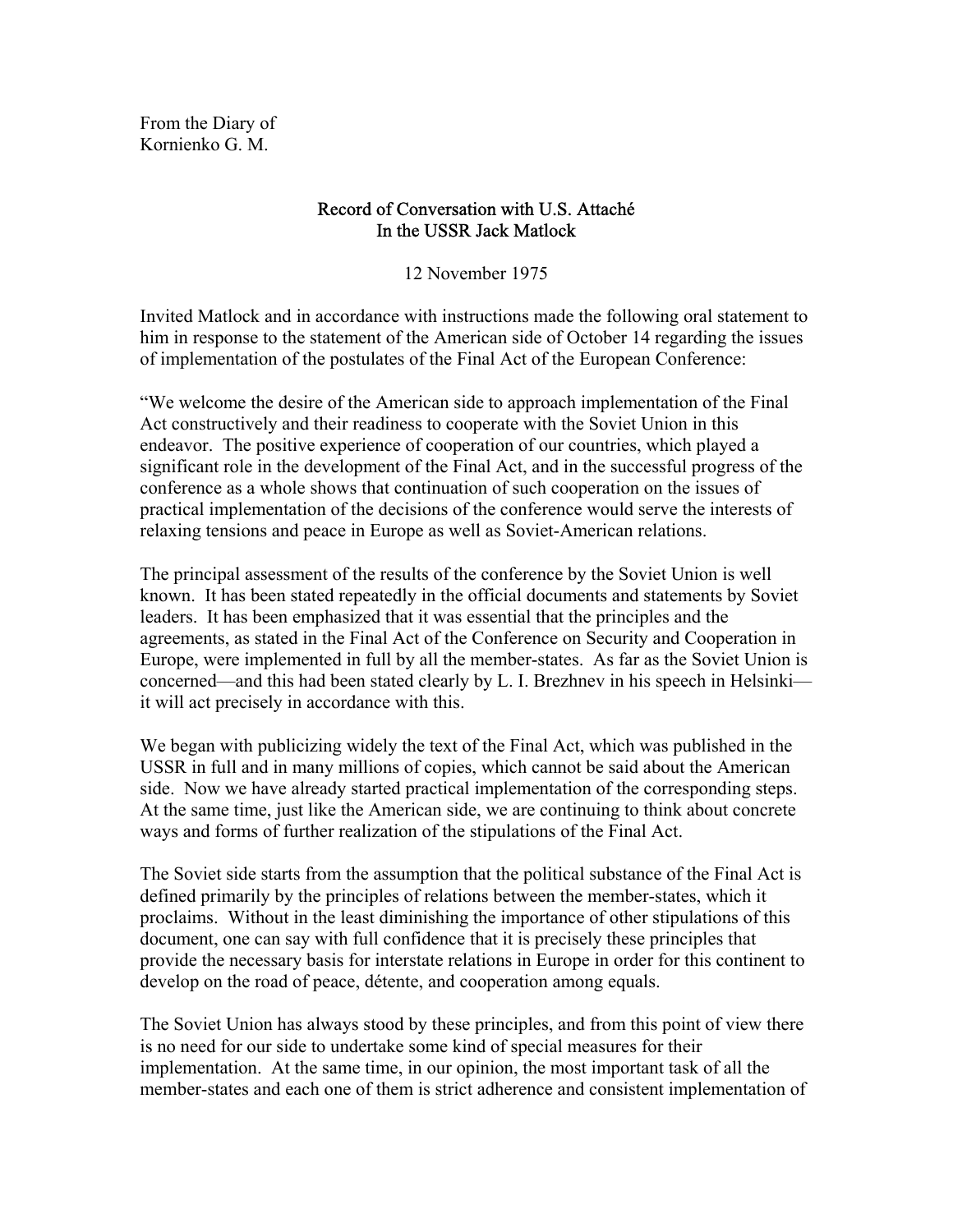the jointly developed principles in full. This is equally relevant for wider, multilateral aspects of relations between states in Europe, as well as for bilateral relations between them, such as the need to solve existing or emerging questions in accordance with the stipulations of the Final Act. Such questions also exist in the sphere of Soviet-American relations.

For instance, one cannot fail to note a question such as the work of the organs of mass media. It is directly stated in the Final Act that dissemination of radio information should benefit the interests of mutual understanding between peoples and the goals defined by the conference. However, the character of the activity of radio stations "Liberty" and "Free Europe," which are financed by the United States, is in no way compatible with the goals and provisions of the Final Act. Broadcasts of the "Voice of America" are not compatible with them either.

The provisions of the Final Act relating to economic and scientific and technological cooperation are to a great extent in tune with the mutual obligations in this sphere stipulated in bilateral Soviet-American documents. These provisions focus attention in particular on the need to get rid of all kinds of obstacles on the road to the development of trade.

However, it is well known that implementation of even those provisions in our bilateral relations, judging by everything, is not anywhere near [at hand].

As far as certain other issues are concerned, related to cooperation in the humanitarian spheres, which were touched upon in the U.S. Ambassador's statement on October 14, as the American side itself has noted we had already undertaken some practical steps, and of course we will take further steps in the future in accordance with the agreements reached at the European conference.

In particular, in terms of improving the working conditions of journalists, we have reached an agreement with the American side that we would grant multiple entry and exit visas for journalists permanently accredited in the USSR and the USA, respectively, and their family members on a reciprocal basis.

A number of cases regarding reunification of families, marriages between citizens of the two countries, and trips with the purpose of visiting relatives have been decided positively.

In deciding all these issues, we do and we will of course act in accordance with the laws and regulations existing in the USSR. The relevant formulations of the Final Act regarding these issues have been drafted through the active, joint efforts of our two countries, and we expect that the American side would adhere to the same approach to the resolution of such issues.

In the spirit of the provisions of the Final Act aimed at helping to develop contacts and cooperation in various spheres of people's activities, we would like once again to draw